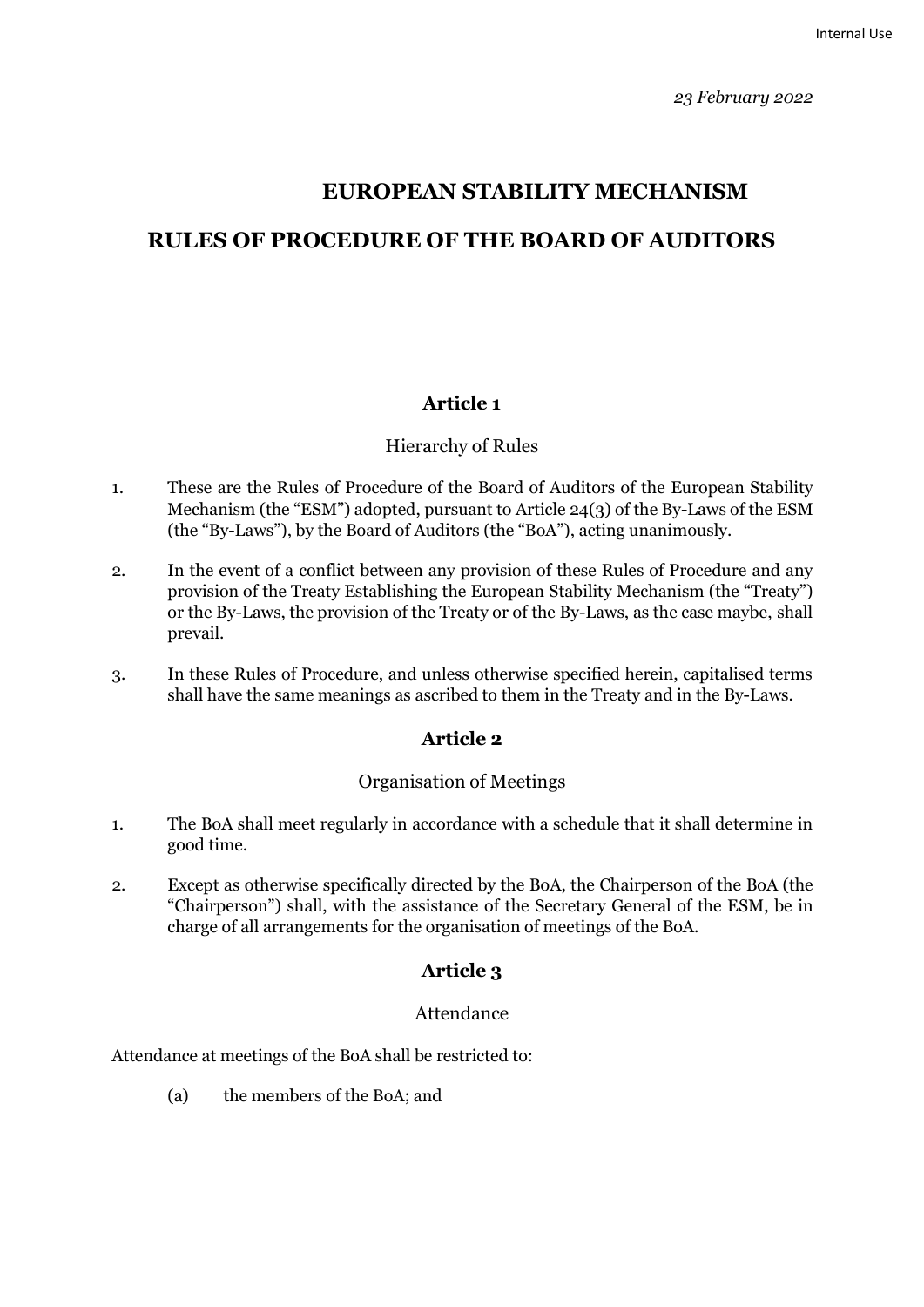- (b) subject matter experts referred to in Article 24(5) of the By-Laws appointed by the BoA, external advisors and other persons invited by the Chairperson;
- (c) ESM staff members invited by the Chairperson; and
- (d) an ESM staff member or other person designated by the BoA to serve as secretary of the meeting pursuant to Article 6 of the Rules of Procedure.

### **Article 4**

#### Meetings

- 1. Meetings of the BoA shall be called by the Chairperson, on his or her own initiative or at the written request of any member of the BoA.
- 2. The notice convening the meeting shall specify the time and place of the meeting and its draft agenda. It shall also specify the audio or audio-visual electronic communication facility that is available to participate in the meeting through electronic mode as set forth in paragraph 5 below, as well as the necessary information to enable participants to access such facility.
- 3. The notice convening the meeting, together with any document to be referred to or discussed at the meeting, shall be sent to the members of the BoA and any other invitees by express courier, fax, electronic mail or BoA internal information portal ("BoA portal"), not less than seven calendar days prior to the date set for the meeting in respect of the convening notice and not less than three working days prior to the date set for the meeting in respect of any document to be referred to or discussed at the meeting, except in urgent cases when such notice and documents shall be sent as soon as possible.
- 4. Meetings of the BoA shall be presided over by the Chairperson or, in his or her absence, by the Vice-Chairperson, or in their absence, by any other member of the BoA designated by the members of the BoA in attendance, acting by simple majority.
- 5. Members of the BoA may take part in the discussion, and cast their votes, by means of teleconferencing or any other electronic means allowing real-time bidirectional or multidirectional communication enabling participants to hear all other participants and to address the meeting from a remote location. Participation by such means shall constitute presence in person at the said meeting for purposes of the quorum requirement set forth in Article 24(3) of the By-Laws. Other persons permitted to attend meetings of the BoA may likewise participate in such meetings through electronic mode in the manner described in this paragraph.

Members of the BoA and other invitees who wish to participate in a given meeting of the BoA through electronic mode shall advise the Chairperson thereof by express courier, fax, electronic mail or BoA portal no later than 24 hours before the meeting, except in urgent cases when they shall advise the Chairperson as soon as possible.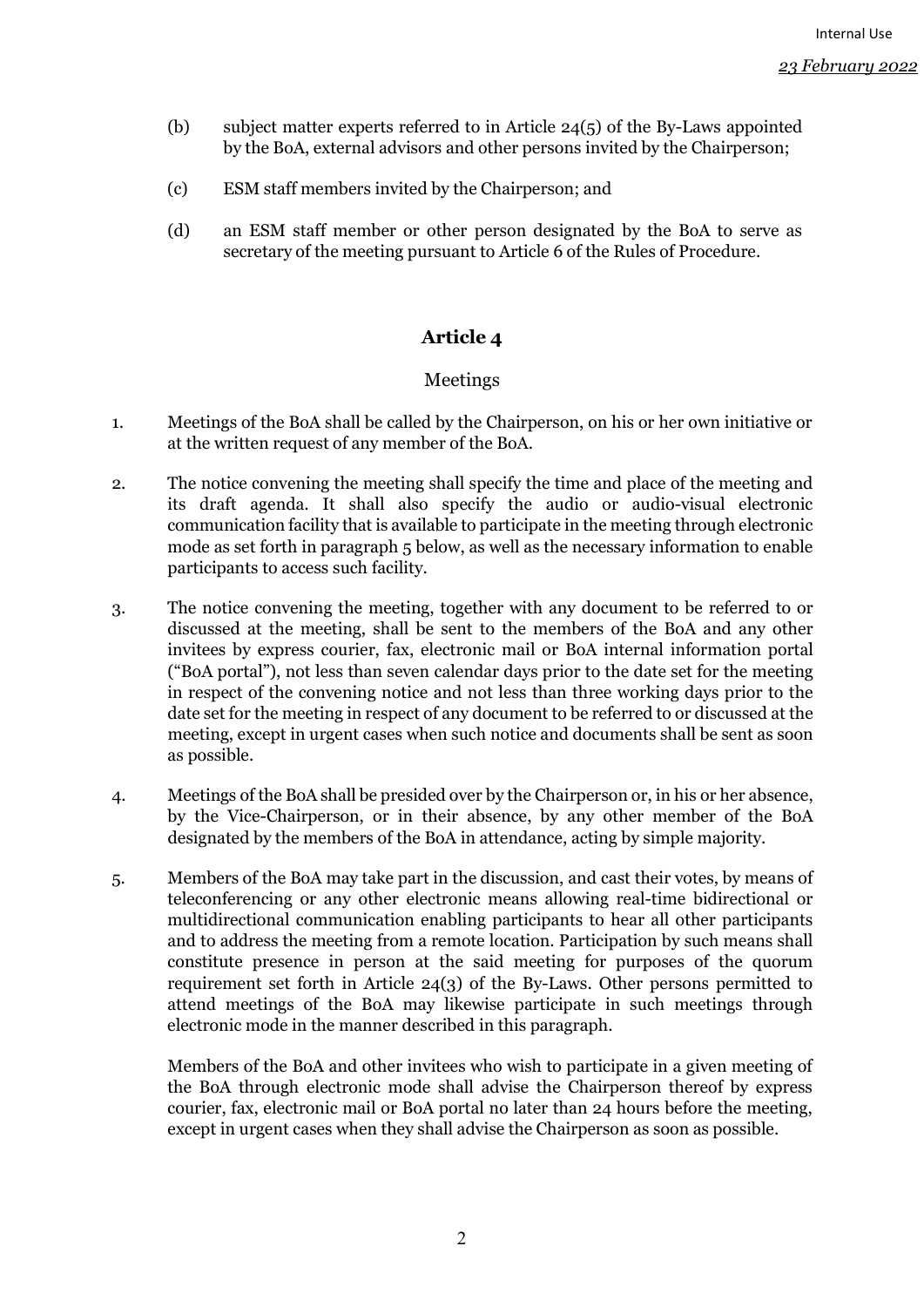# **Article 5**

### Quorum and Vote

- 1. At any given meeting, the BoA may validly deliberate and decide only when at least three members of the BoA are present.
- 2. In line with Article 24(3) of the By-Laws, all decisions of the BoA shall be adopted by simple majority of the votes cast. Each member shall have one vote.

# **Article 6**

### Minutes

- 1. The BoA shall designate one of the members of the BoA or an ESM staff member or other person to act as secretary and prepare minutes of the meetings of the BoA.
- 2. The said minutes shall contain:
	- (a) the names of the persons present;
	- (b) the agenda items;
	- (c) the decisions adopted; and
	- (d) the conclusions of any opinion or recommendation, including any dissenting opinion, if requested.
- 3. The draft minutes shall be circulated by the Chairperson, or on his or her behalf, by the secretary and be sent to the members of the BoA by express courier, fax, electronic mail or BoA portal at least five working days before the next meeting for comments by all Board members. The draft minutes reflecting the comments received from the members of the BoA shall be submitted for the next meeting of the BoA, at which they shall be presented for approval.
- 4. The approved version of the minutes shall be marked as such, and uploaded on the BoA portal.
- 5. In line with Article 17(6) of the By-Laws, the external auditor of the ESM shall have access to the approved minutes of the BoA's meetings, subject to a case-by-case decision of the BoA to provide the external auditor with a redacted version of these minutes.